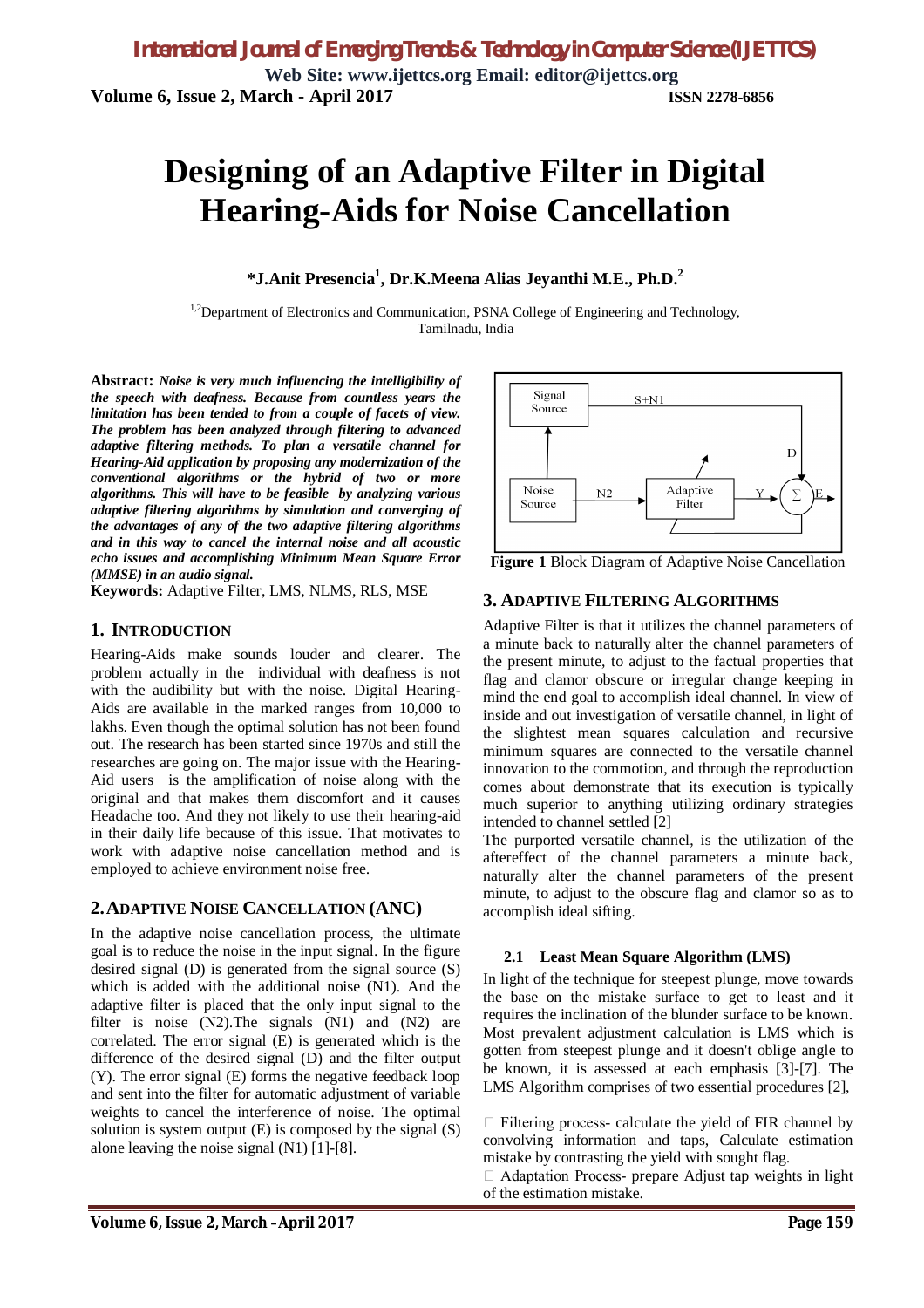# *International Journal of Emerging Trends & Technology in Computer Science (IJETTCS)*

**Web Site: www.ijettcs.org Email: editor@ijettcs.org**

### **Volume 6, Issue 2, March - April 2017 ISSN 2278-6856**

Filter Output,

$$
y[n] = \sum_{k=0}^{M-1} u[n - k] \hat{w}_k[n]
$$
 (1)

Error Estimation,

$$
e[n] = d[n] - y[n]
$$
 (2)

Weight-Updation,

$$
\hat{W}(n+1) = \hat{W}(n) + 2\mu e * (n)u(n)
$$
 (3)

**3.1Normalized Least Mean Square Algorithm (NLMS)**

The normalized LMS (NLMS) algorithm is a modified form of the standard LMS algorithm. The difference is the adaptive step-size. The adaptive weight control mechanism is adaption of step-size in which it depends on Squared Euclidean normalization of input signal and due to this the product of error signal and input signal get normalized [4]-[9].

Filter Output,

$$
y[n] = \sum_{k=0}^{M-1} u[n - k] \hat{w}_k[n]
$$
 (4)

Error Estimation,

$$
e[n] = d[n] - y[n] \tag{5}
$$

Weight-Updation,

$$
\hat{W}(n+1) = \hat{W}(n) + 2\mu(n)e * (n)u(n)
$$
 (6)

Time-Varying Step-Size Parameter,

$$
\mu(n) = \frac{\tilde{\mu}}{\|u(n)\|^2} \tag{7}
$$

### **4.1 Recursive Least Square Algorithm (RLS)**

The Recursive Least squares (RLS) versatile channel is a calculation which recursively finds the channel coefficients that limit a weighted straight minimum squares cost work identifying with the info signals. The RLS calculations are known for their magnificent execution when working in time changing conditions yet at the cost of an expanded computational multifaceted nature and some strength issues [5]

It is differed with the LMS algorithm from the weight equation, it recursively least square the error by the weight update equation considering intermediate gain factor which includes forgetting factor (lambda). It considers the error variations from the distant past and it recursively reduce the least square error [6].

Filter Output,

$$
\overline{y}_n(n) = \overline{w}(n-1)x(n) \tag{8}
$$

Error Estimation,

$$
\overline{e}_{n-1}(n) = d(n) - \overline{y}_{n-1}(n) \tag{9}
$$

Weight-Updation,

$$
w(n) = \overline{W}^{\prime}(n-1) + k(n)\overline{e}_{n}(n) \tag{10}
$$

Intermediate-Gain Factor,

*k n*

$$
(n) = \frac{u(n)}{( \lambda + x^{(n)} u(n))}
$$
 (11)

$$
u(n) = \overline{W}_{\lambda}^{-1}(n-1)x(n) \qquad (12)
$$

### **4. SIMULATION RESULTS**

 The first part of simulation shows the input signal, addition of input signal with the noise, error estimate and finally filter output. The related input and output are shown in figures from Figure.2 through Figure.7. Figure.2 shows the input and output for LMS algorithm, Figure.3 for NLMS algorithm, Figure.4 for RLS [3]-[9].



**Figure 2** Noise cancellation using LMS

 $subplot(1)$  shows the original audio signal which is given as an input signal and sampled at a frequency of Fs=44100 Hz. Subplot(2) is adding of noise with the input signal.

Here the noise is Additive White Gaussian Noise(AWGN) to cancel out the ambient or background noise**.** Subplot(3) shows the Error Estimate, which is the difference of the original and desired signal. And Subplot(4) shows the Adaptive Filter Output in response to an input signal.



**Figure 3** Noise cancellation using NLMS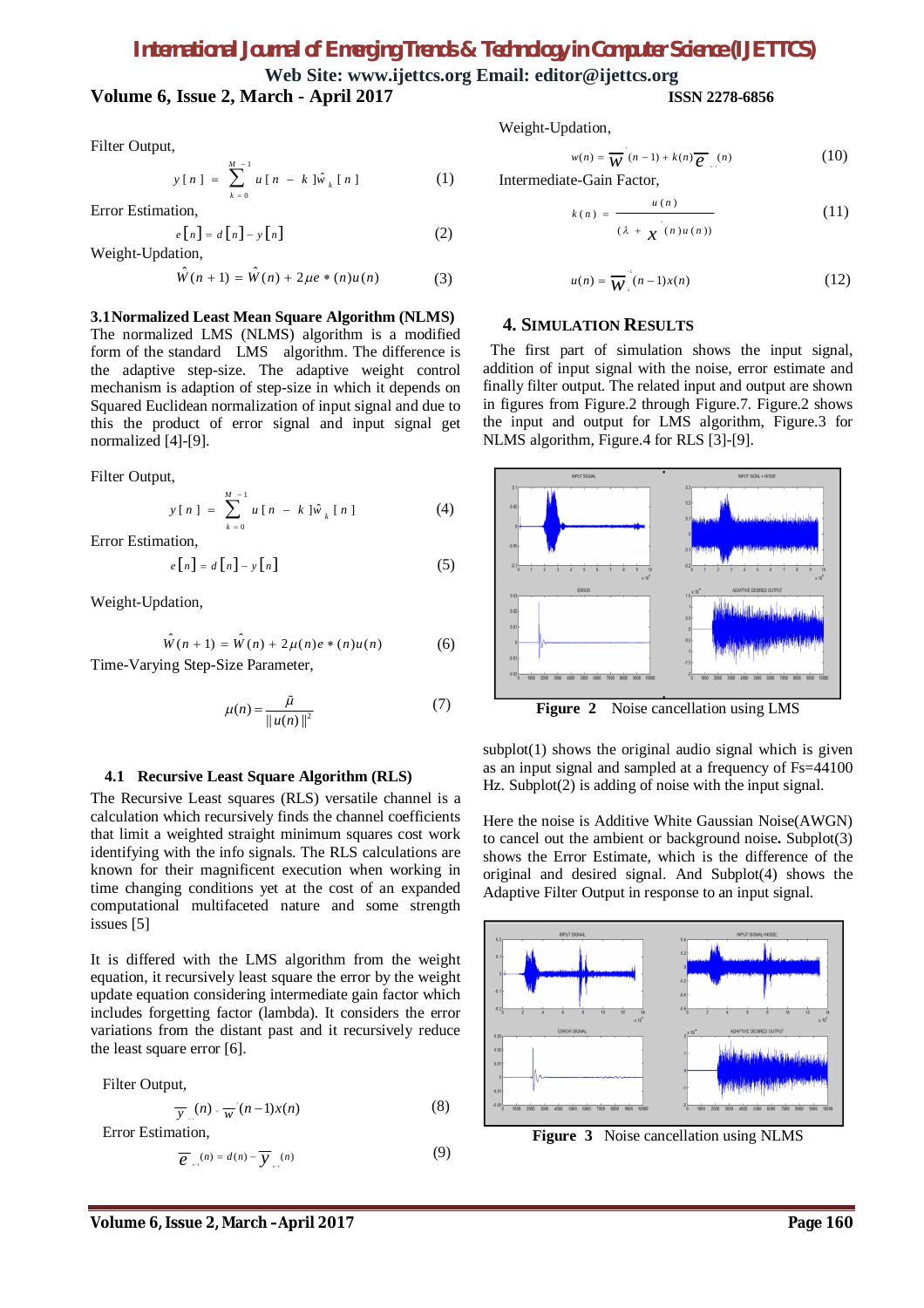# *International Journal of Emerging Trends & Technology in Computer Science (IJETTCS)*

**Web Site: www.ijettcs.org Email: editor@ijettcs.org Volume 6, Issue 2, March - April 2017 ISSN 2278-6856**



**Figure 4** Noise cancellation using RLS

Second some portion of reproduction demonstrates the execution examination of traditional calculations lms, nlms and rls. In this work, step-sizes are considered for both LMS and NLMS and an forgetting factor for RLS. For these conditions, the mean square errors are compared for different algorithms as shown in figure.5,6,7.



**Figure 5** MSE of LMS Algorithm

MSE of LMS algorithm is depicted in Fig.5. The result shows that the MSE performance of LMS Algorithm between Mean Square Error (MSE) and Number of Iterations for the various step-size mu=0.07 is considered as an experimental setup. Considering 500 iterations the LMS shows slow convergence and it may take further more iterations to converge and it is less stable.



Fig.6 depicts MSE of NLMS. Considering 120 iterations it starts to converge as for (mu=0.08) it doesn't show any

high peak after  $40<sup>th</sup>$  iteration and NLMS is stable when compared with LMS.



**Figure 7** MSE of RLS Algorithm

Fig.7 shows the MSE performance of RLS Algorithm between Mean Square Error (MSE) and Number of Iterations for the various forgetting factor (lambda), {lambda=0.9} is considered as an experimental setup.

The experiment is repeated for different iterations starting from 10,50,100,etc., Considering 120 iterations it starts to converge faster. As for all forgetting factors it gets stable around  $30<sup>th</sup>$  iteration. And RLS is highly stable when compared with LMS and NLMS

The Mean Square Error in terms of simulation results also confirms that the RLS gives lowest MSE and also fast convergence while cancelling noise.The conclusion drawn is RLS outperforms both LMS and NLMS in noise cancellation of an audio signal [10].

**Table 1**: MSE Comparison of LMS, NLMS and RLS

|   | <b>S.no Algorithms</b> | Min<br>(MSE) | Max<br>(MSE) | Complexity      |
|---|------------------------|--------------|--------------|-----------------|
|   | LMS                    |              | 5.7448e-04   | <b>LESS</b>     |
|   | <b>NLMS</b>            |              | 5.3581e-04   | <b>MODERATE</b> |
| 3 | RLS                    |              | 3.3528e-08   | <b>HIGH</b>     |

It is inferred from the Table 1, the performance of RLS adaptive algorithm is high as compared to other algorithms due to the less Mean-Square Error (MSE). And LMS shows less complexity compared to the other two algorithms. The Mean Square Error value of NLMS shows slight variations when compared to the LMS.The values which are tabulated are got from the simulation results of algorithm in MATLAB. Stability is high with the Minimum Mean Square Error (MMSE). It is also clear that the RLS has the Minimum Mean Square Error compared to the other two algorithms

### **5. CONCLUSION**

To approve the proposed display broad recreations were done for routine calculations in Matlab. Error signal(e) is to be calculated which is the difference of the desired signal and the filter output. Thus the performance analysis